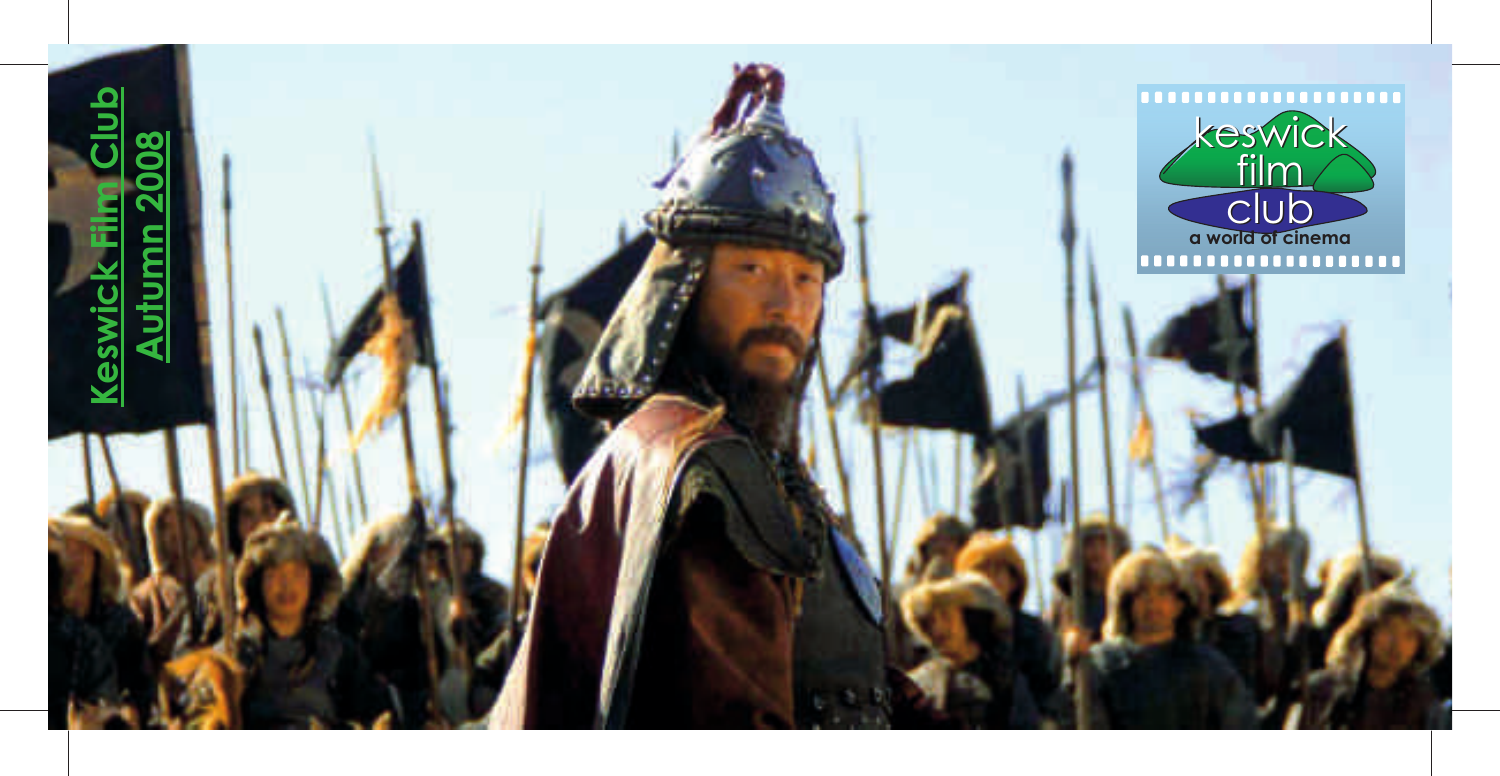

Keswick Film Club began life in 1998 with the intention of bringing the best of World Cinema to Keswick. Since then it has won many awards from the British Federation of Film Societies including Best Programme four times, and Best Website. In 2006 we were Film Society of the Year. Audiences combine many of our 250+ members, and visitors are very welcome.

### LOCATION

The Alhambra Cinema, St. John's Street, Keswick, North Lake District. Leave the Market Square at the south end (Keswick Lodge Hotel) and keep going uphill for 200 metres.

### TIME

KFC has two 'seasons', each with its own brochure available in and around Keswick (e.g. T.I.C., Library, Booths) or posted to members. Mostly Sundays at 5pm, but check in this brochure. September to December - the 'Autumn Season' January to April - the 'Spring Season'

#### **SCREENINGS**

Screenings begin with a short introduction, followed, time allowing, by a short film. Film notes are available prior to screenings or on the club website, and we have a voting system - give the film a star rating out of five.

The Lonsdale Alhambra Cinema, Keswick

#### **TICKETS**

Membership is open to everyone and will save you money if you attend more than 5 films over the course of one year, including all Film Festival tickets.

Tickets: £4 for non members; £3 for members; £2.50 for students, under 16s and benefit claimants.

Membership: £5 per year. Reduction of £1 on all Club and Film Festival screenings, £1 off Alhambra's own screenings on Wednesday (or Sunday in the summer) Join at The Alhambra Cinema, The Necessary Angel (Packhorse Court) or Chairman's' House, 50 St. John's Street, Keswick, or at any club screening

Season Pass: £28 (Autumn season 2008)

Membership also entitles attendance of Caldbeck Area Film Society at members' rates and vice versa. Non-members are very welcome.

#### **COMMITTEE**

Chairman & Membership Secretary: Rod Evans (017687 74475) Secretary: Neville Marchant Treasurer: Tom Rennie Committee Members: Stephen Brown, Deborah Cowin, Vian Curtis, Anita Leaker, Ann Martin (Festival Co-ordinator), David Miller, Mike Rose-Troup, Ian and Elspeth Payne.

Keswick Film Club is a voluntarily run not-for-profit organisation Registered Charity No. 1083395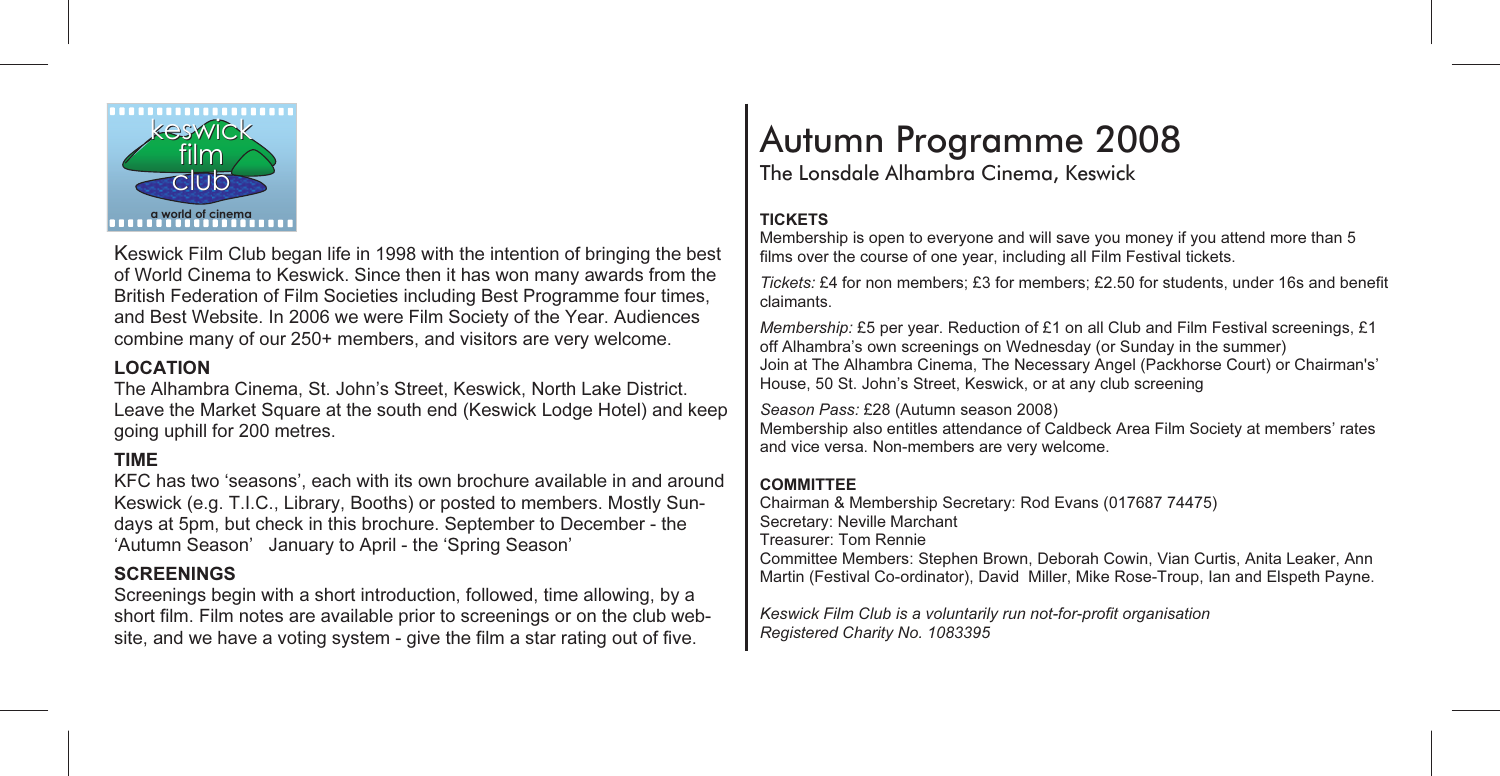

### Sunday 14th September at 5pm MONGOL

Director: Sergei Bodrov. Russia /Germany/ Kazakhstan 15 2007 125 mins In Mongolian with English subtitles

A stunning epic to kick off our season, Mongol is filmed in the very lands that gave birth to Genghis Khan. Award-winning Russian filmmaker Sergei Bodrov transports us back to a distant, exotic period in world history; to stunning landscapes of endless space, climatic extremes and ever-present danger. Based on leading scholarly accounts Mongol delves into the dramatic and harrowing early years of the boy born as Temudgin in 1162. As it follows him from his perilous childhood to the battle that sealed his destiny, the film paints a multidimensional portrait of a man and leader far from the stereotype of a brutish Genghis Khan.

'With its breathtaking landscapes, bloody battles, bitter betrayals and an aching love story, Mongol is a sumptuously crafted epic.' WILL LAWRENCE, EMPIRE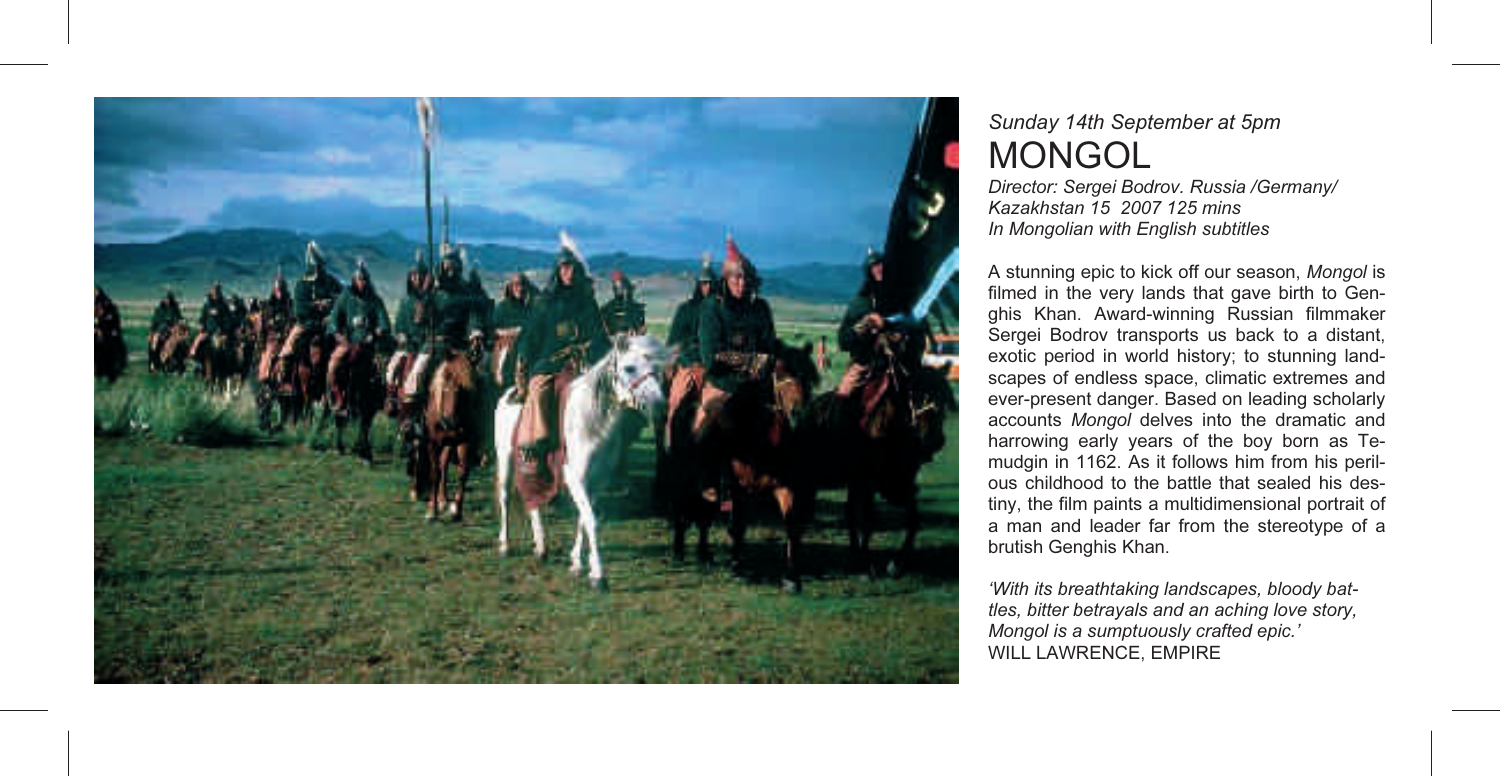

# Sunday 21<sup>st</sup> September at 5pm PERSEPOLIS

Directors: Marjane Satrapi, Vincent Paronnaud. France 12A 2007 96 mins In French with English subtitles

Notable for its warmth and humour, Marjane Satrapi's splendid, visually inventive adaptation of her 'strip-cartoon' autobiography is much more a personal work than a political one, but she certainly hasn't endeared herself to the Iranian authorities in this portrayal of life after the Islamic Revolution. Feisty, smart young Marjane is a true force of nature and her parents and lively grandmother applaud her independence. However, they realise that the teenager's lust for life will eventually lead her into trouble with the Ayatollah Khomeini regime, so she's sent to Vienna - but the carefree western ways of her new friends fail to impress her and she yearns for her homeland…

'Here is an adaptation so inspired, so simple and so frictionless in its transformation of the source material that it's almost a miracle.' PETER BRADSHAW, THE GUARDIAN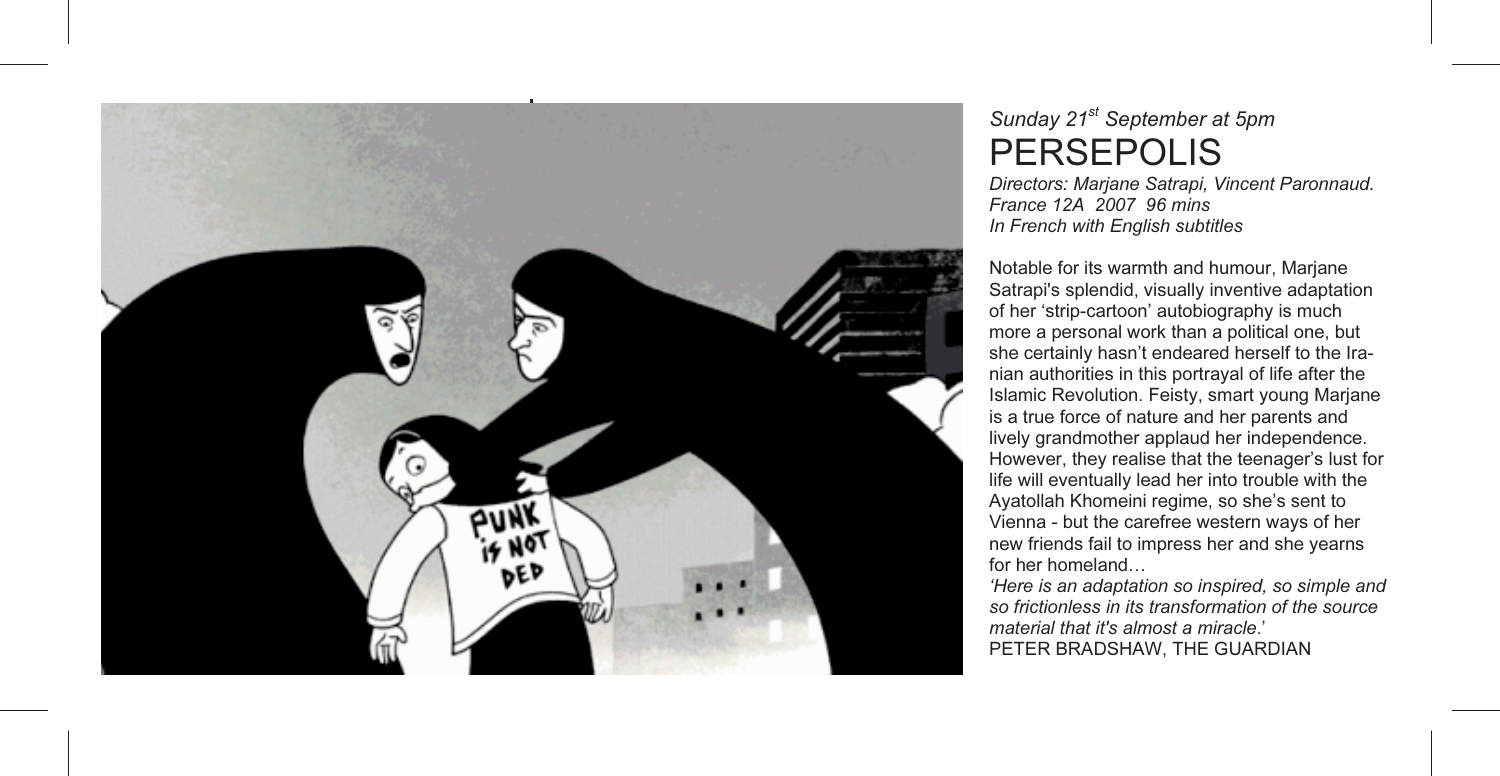

# Sunday 28th September at 5pm YOU, THE LIVING (Du levande)

Director: Roy Andersson. Sweden 12A 2007 94 mins. In Swedish with English subtitles

 One of the world's great, individual directors, Roy Andersson presents his surreally witty view of the human condition through a series of hilarious vignettes which expose the love, pain, triumphs and misunderstandings of our lives. Some of you may remember Andersson's excellent Songs from the Second Floor which we screened in 2002 – this is less austere and more genuinely amusing, but the Swedish master has lost nothing of his deadpan attitude, portraying people who are desperate for others to acknowledge them, yet are blind to anyone's pain but their own. Named after a phrase by Goethe, You, The Living confirms Andersson's status as one of world cinema's true originals.

 'Andersson is radically different from anyone else, with a technical, compositional rigour that puts other movie-makers and visual artists to shame.' PETER BRADSHAW, GUARDIAN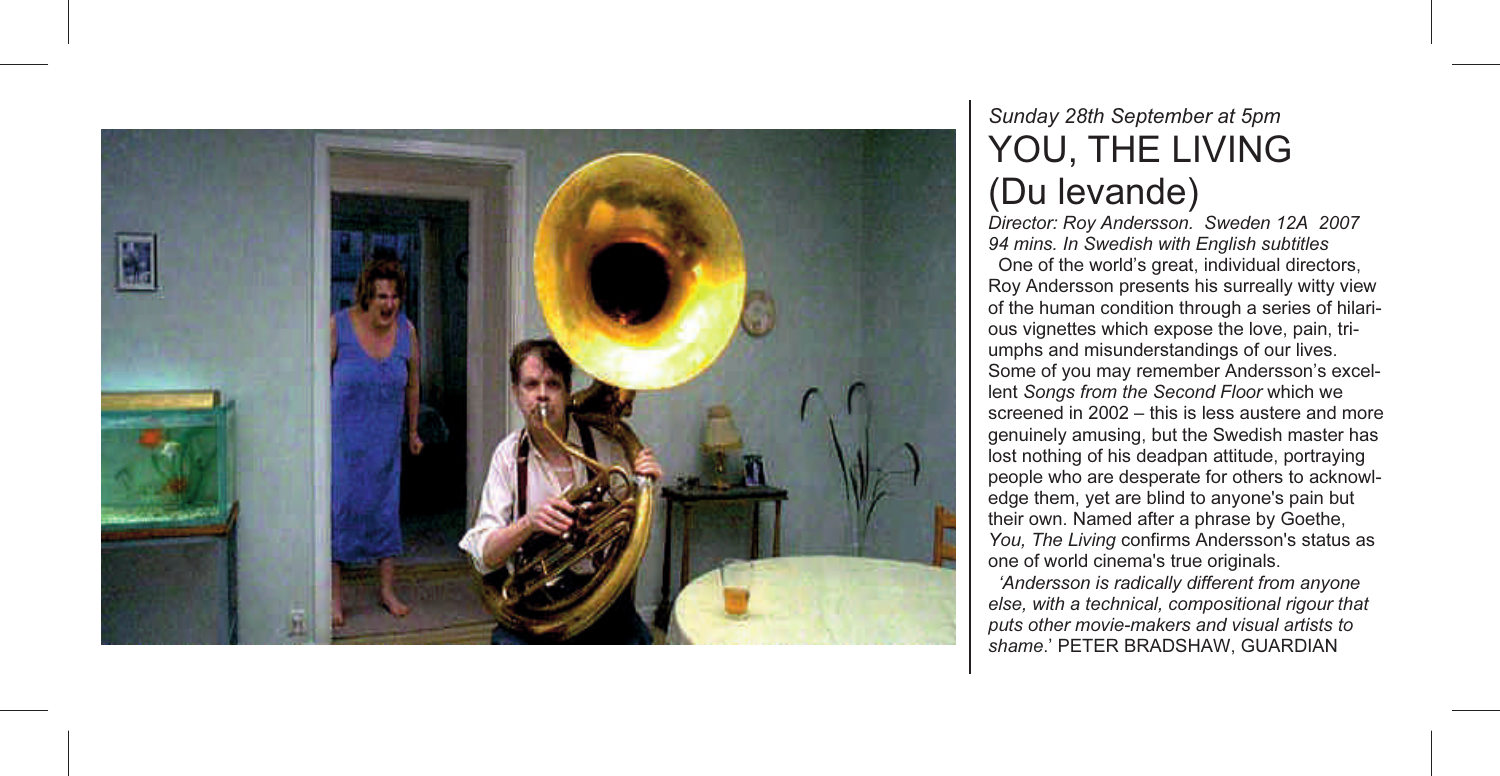

# Sunday  $5<sup>th</sup>$  October at 5pm IN BRUGES

Director: Martin McDonagh. UK/Belgium 18 2008 107 mins

#### PHILIP FRENCH (THE OBSERVER):

'Playwright Martin McDonagh, author of The Lieutenant of Inishmore, makes his feature debut as writer-director with In Bruges, a stylish, funny, exciting thriller in a tradition of tales about professional assassins that goes back through Tarantino's Pulp Fiction (1994) and Pinter's The Dumb Waiter (1957) to Hemingway's The Killers (1927). It centres on two Irish hitmen, the edgy young novice Ray (Colin Farrell) and the reflective, more experienced Ken (Brendan Gleeson). They've been sent by their London boss, Harry (Ralph Fiennes), to await their next assignment in the quiet, beautiful, medieval, Belgian town of Bruges…McDonagh's plotting is fiendishly clever, his dialogue crashes in on us like a tide throwing nails ashore with each wave and his black humour is laced with serious moral issues.'

Selected by KFC members' popular request.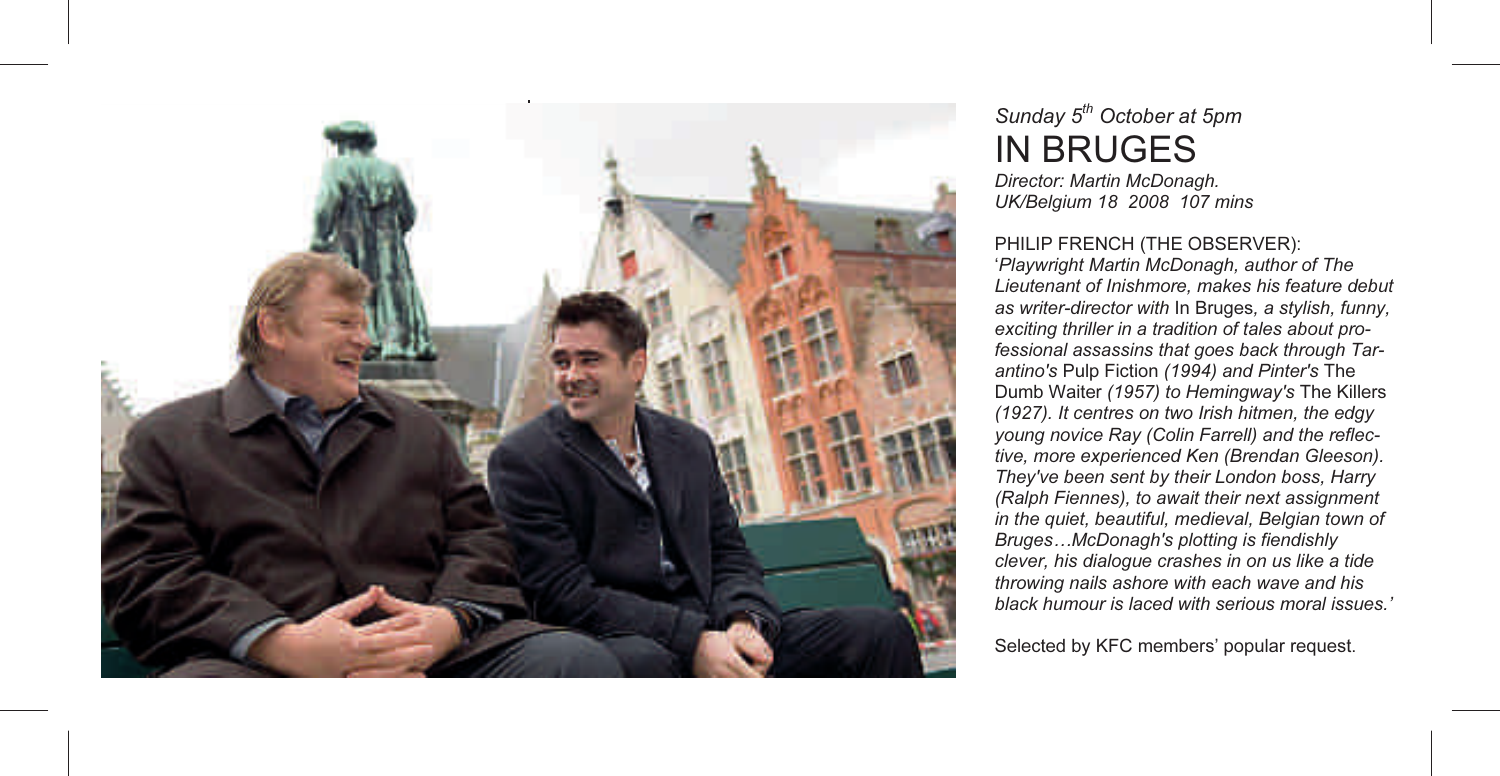

# Sunday  $12^{th}$  October at 5pm GONE BABY GONE

Director: Ben Affleck. USA 15 2007 114 mins

The desperately sad coincidence of the Madeleine McCann story delayed this film's release, but it is just that, a coincidence – one that in no way diminishes the impact of Ben Affleck's brilliant debut in a movie (like Mystic River, based on a novel by Dennis Lehane) which has won a whole clutch of critics' awards in America. Set in a tough Irish-American district of Boston, private investigators are brought in to help the local cops in their search for abductors and drug money. Affleck coaxes brilliant performances from brother Casey, Amy Ryan, Morgan Freeman and Ed Harris in particular, but the whole cast underlines the virtue of his excellent attention to authenticity. Even so, it's moral ambiguity that steals the show.

'A superior, haunting thriller of abduction, deception and ethical dilemma with a sobering ending a moral quandary that demands strong debate outside the cinema.' ANGIE ERRIGO, EMPIRE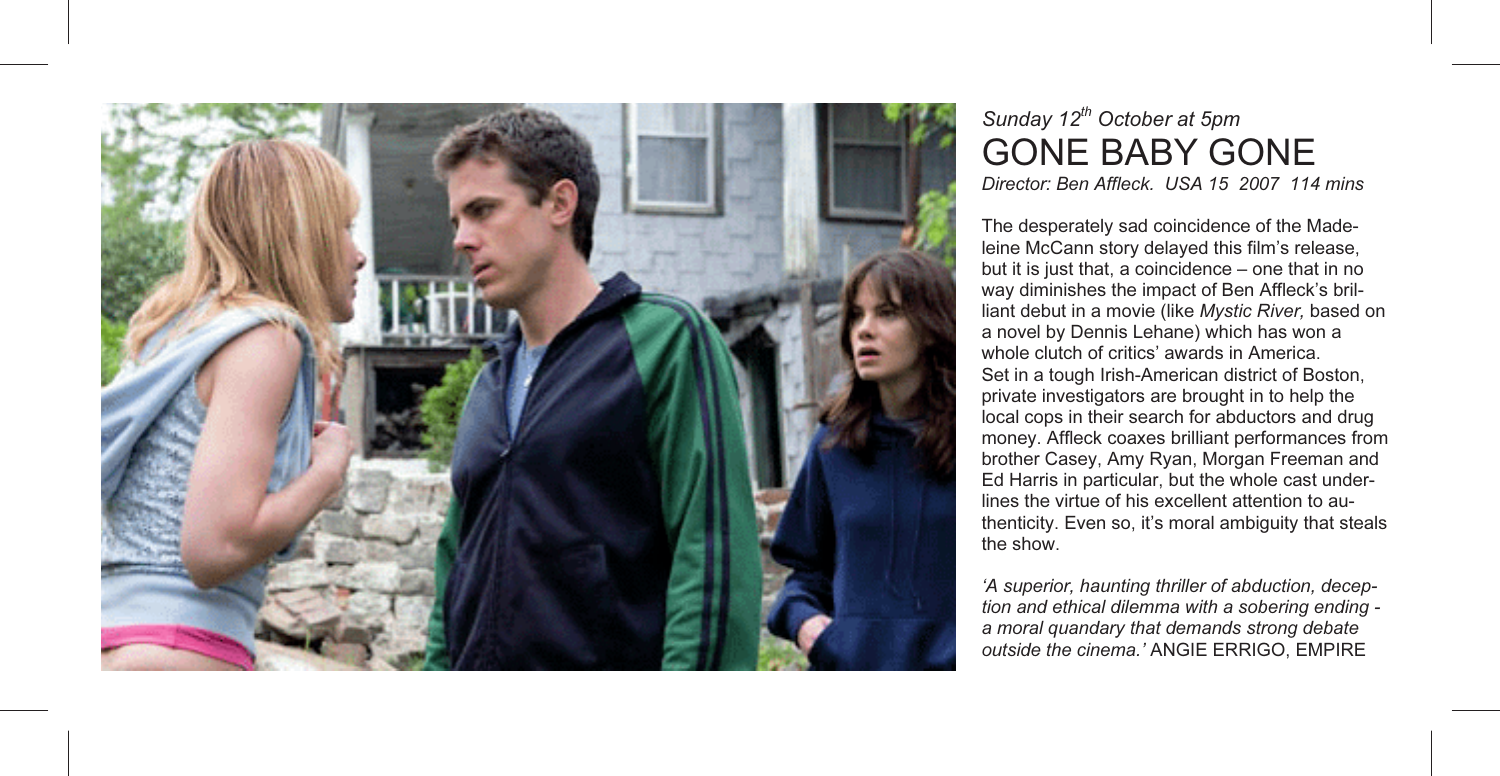# Saturday 18th October at 5pm LET'S GET LOST

Director: Bruce Weber. USA 15 1988 120 mins

Twenty years on, in this re-release which offers a uniquely personal insight into the life of the late jazz great Chet Baker, renowned

 photographer/filmmaker Bruce Weber travels with the elusive jazz vocalist and trumpeter, weaving together excerpts from Italian B movies, rare performance footage, and candid interviews with Baker, musicians, friends, battling ex-wives and his children - in what turned out to be the last year of his life. Winner of the 1989 Critics Prize at the Venice Film Festival, nominated for an Academy Award, Let's Get Lost has become an important document in both the career of the

filmmaker and the life of a jazz legend.<br>'This is simply the finest jazz documentary ever<br>made.' DAVID PARKINSON. EMPIRE

'A wide-eyed love letter to a jazz great, very much of its time, sporting stylish visuals and a sublime soundtrack<sup>'</sup> CHANNEL 4





# Sunday 19<sup>th</sup> October at **4pm** THE TREE OF WOODEN CLOGS (L'Albero degli zoccoli)

Director: Ermanno Olmi. Italy 12 1978 186 mins In Italian with English subtitles In the tradition of classic Italian neorealist cinema (best example The Bicycle Thief) Ermanno Olmi wrote, directed and photographed this epic masterpiece which won him the Palme D'Or at Cannes in 1978. Chronicling the lives of peasant families in Bergamo (Lombardy) at the turn of the 19th/20th centuries, the staggeringly good performances of a large non-professional cast, transmit a powerful unifying force through their shared experience of hardship. Their lives, following the course of the seasons, compare unfavourably with that of the landlord, who owns everything – their homes, fields, crops and livestock – yet the sense of humanity and community shine through brilliantly. 'To see it is to be stirred to the depths of one's soul…a cinematic miracle.' ANDREW SARRIS, THE VILLAGE VOICE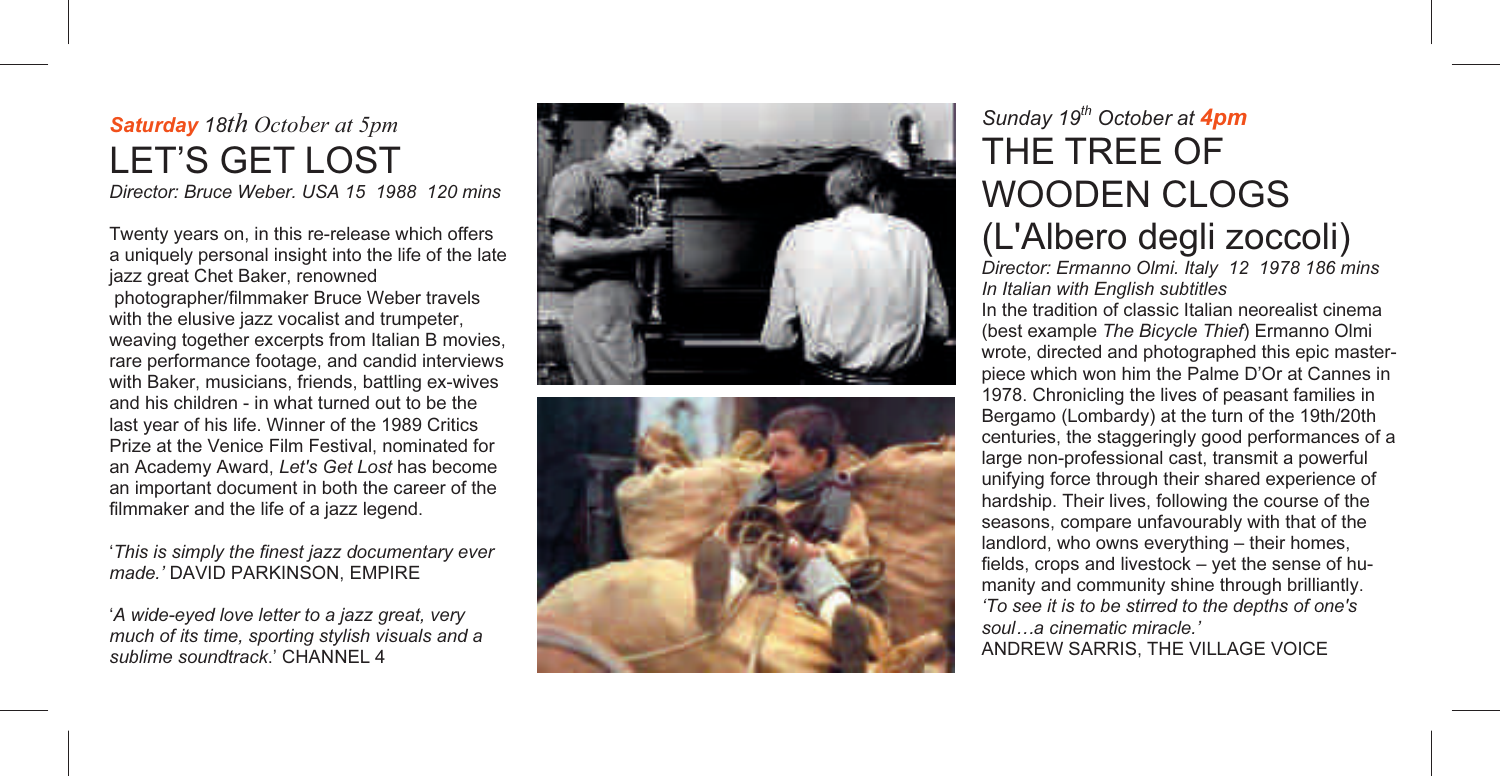# Sunday  $26<sup>th</sup>$  October at 5pm COUSCOUS

n<br>Director: Abdel Kechiche. France 15 2007

151 mins. In French with English subtitles Hugely popular at the Venice Film Festival, and César for Best French Film of 2007, Tunisian-born director Kechiche's latest movie revolves around Slimane, a shipyard worker from an immigrant Arab community in the French Mediterranean port of Sète who is laid off: a blow which the tired, ageing man accepts with bitter fortitude, as he attempts to use the settlement cash to open a couscous restaurant.

This is a deeply moving tragicomedy, exploring through a skilful, laconic narration both the universal search for happiness - not forgetting the part played by food, implied in the title (as you'd expect in a French film) - and the tensions and situations specific to immigrant families.

'A remarkable and thought-provoking work.' WALLY HAMMOND, TIME OUT 'At last we've found our Ken Loach' PARIS MATCH







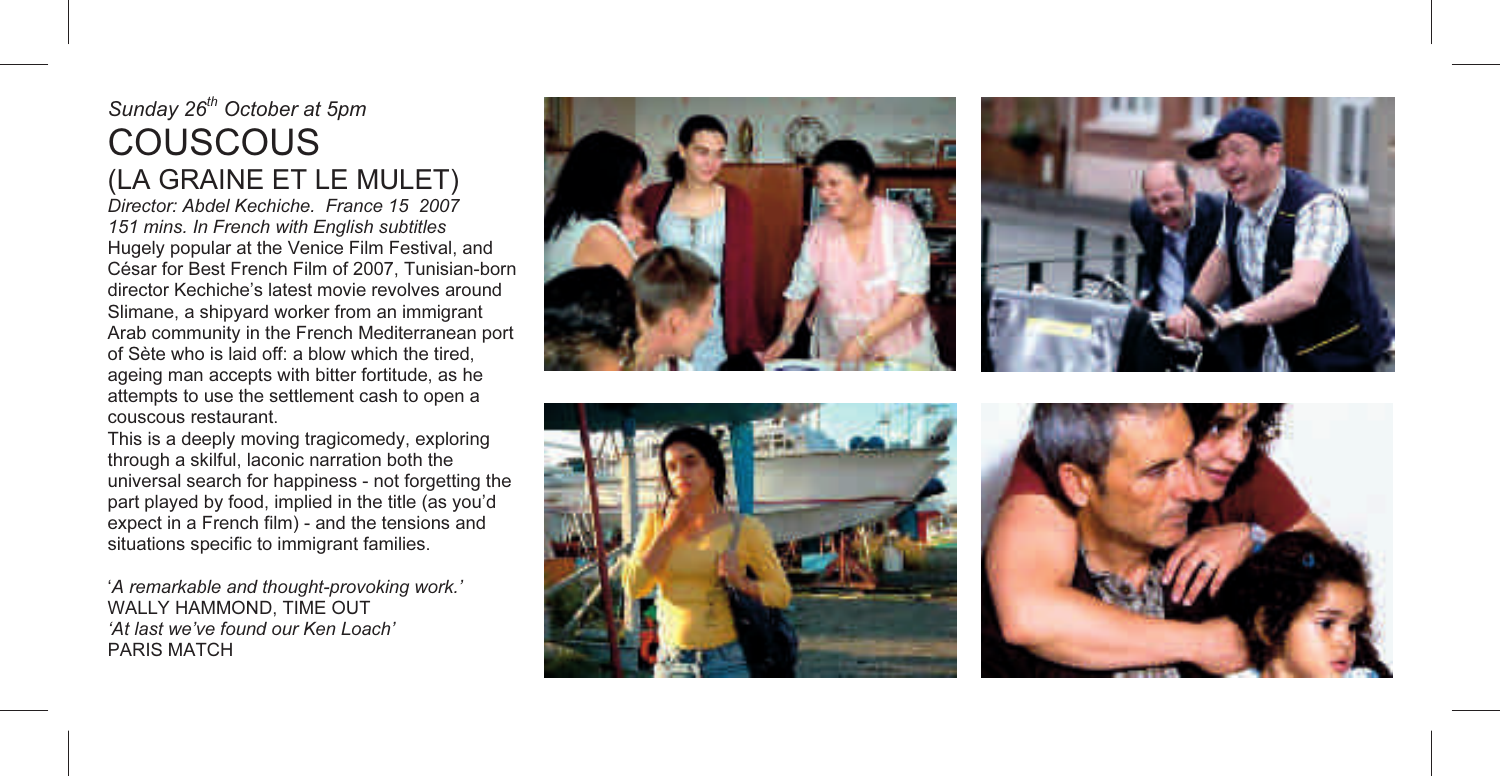

# Sunday  $2^{nd}$  November at 5pm MAN ON WIRE

Director: James Marsh. UK 15 2008 90 mins

A look at tightrope walker Philippe Petit's daring, but illegal, high-wire routine performed between New York City's World Trade Center's twin towers in 1974, what some consider, "the artistic crime of the century."

'At the heart of it all, an ode to the free spirit, a courageous if quite possibly mad individual and the strange beauty of buildings that now represent something entirely different. A welldeserved prize-winner at Sundance this year.' TONY SULLIVAN, EYE FOR FILM

'The wonder and awe the film generates isn't so much the filmmaker's genius though director James Marsh's talents aren't in doubt - he's crafted and constructed a fine documentary - it's the archive and stock footage and subject matter that leaves one breathless.' DYLAN MATTHEW, EDINBURGHGUIDE.COM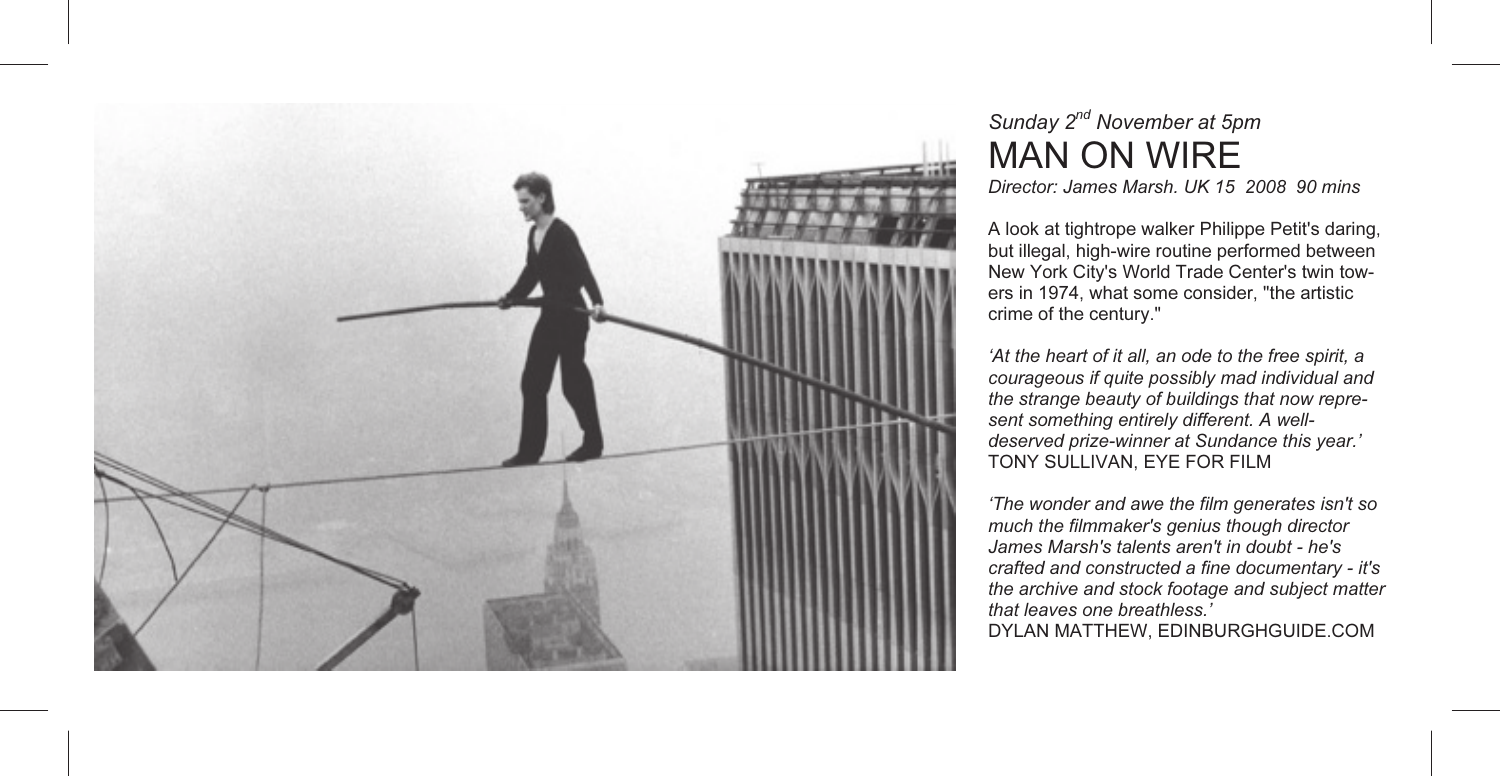

# Sunday 9<sup>th</sup> November at 5pm SOMERS TOWN

Director: Shane Meadows UK 12A 2008 75 mins

Our admiration for Shane Meadows' films goes on unabated: Somers Town tackles various themes, but the most engaging to watch is the growing friendship between two very contrasted boys: Tommo (Thomas Turgoose, Shaun in This Is England) believes himself to be a tough guy, whereas the Polish immigrant Marek (Piotr Jagiello) is more sensitive. Their relationship is richly funny and touching, as they compete for the affections of Maria, the French girl from the café who is always just out of reach. Little wonder that Turgoose and Jagiello each received the jury award for Best Actor at the 2008 Tribeca Film Festival, where they had the audience in stitches. The soundtrack too is simply a perfect match, its songs seeming tailor-made for the narrative.

Edinburgh's Michael Powell Award jury said the film was "the freshest, most imaginative maverick work, deserving of the award."'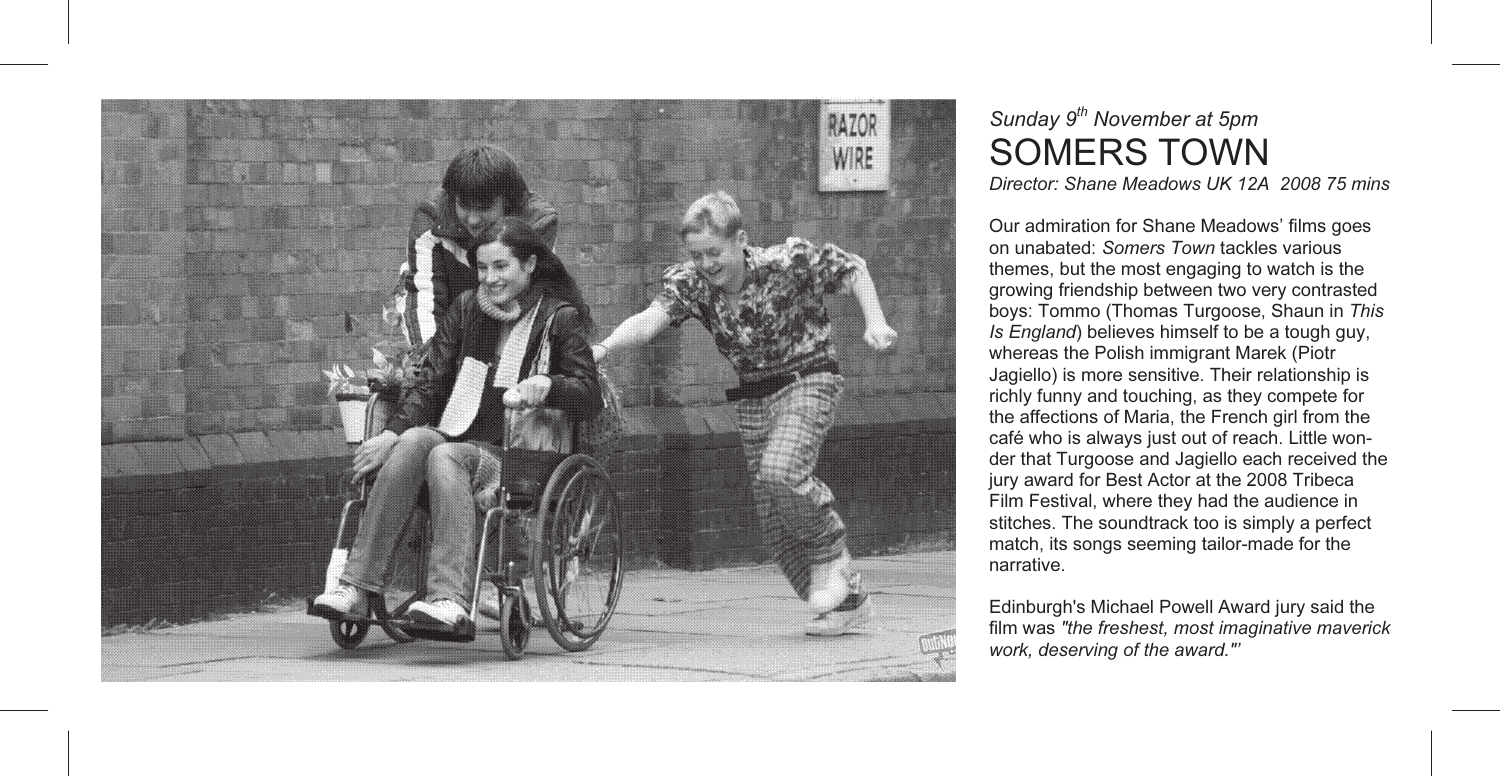

# Sunday 16<sup>th</sup> November at 5pm CALIFORNIA DREAMIN' (NESFARSIT)

Director: Christian Nemescu. Romania 15 2008 155 mins. In Romanian with English subtitles. Nesfarsit meaning 'unfinished', the tragedy of this film is the death in a Bucharest road accident in August 2006 of the director and his sound editor. Nemescu would probably have trimmed his Kusturica-like feature debut, but it is left in all its glorious original state. We are in rural Romania during the Nato bombing of Yugoslavia, when Americans on a military train find themselves unceremoniously shunted on to the sidings because they lack customs documents. A black Balkan farce ensues as soldiers and townspeople try to fraternise, and the grasping stationmaster spots an opportunity…

'Spins a complex dark comedy of near-Shakespearean proportions.' ALISSA SIMON, VARIETY Winner, 'Un Certain Regard', Cannes 2007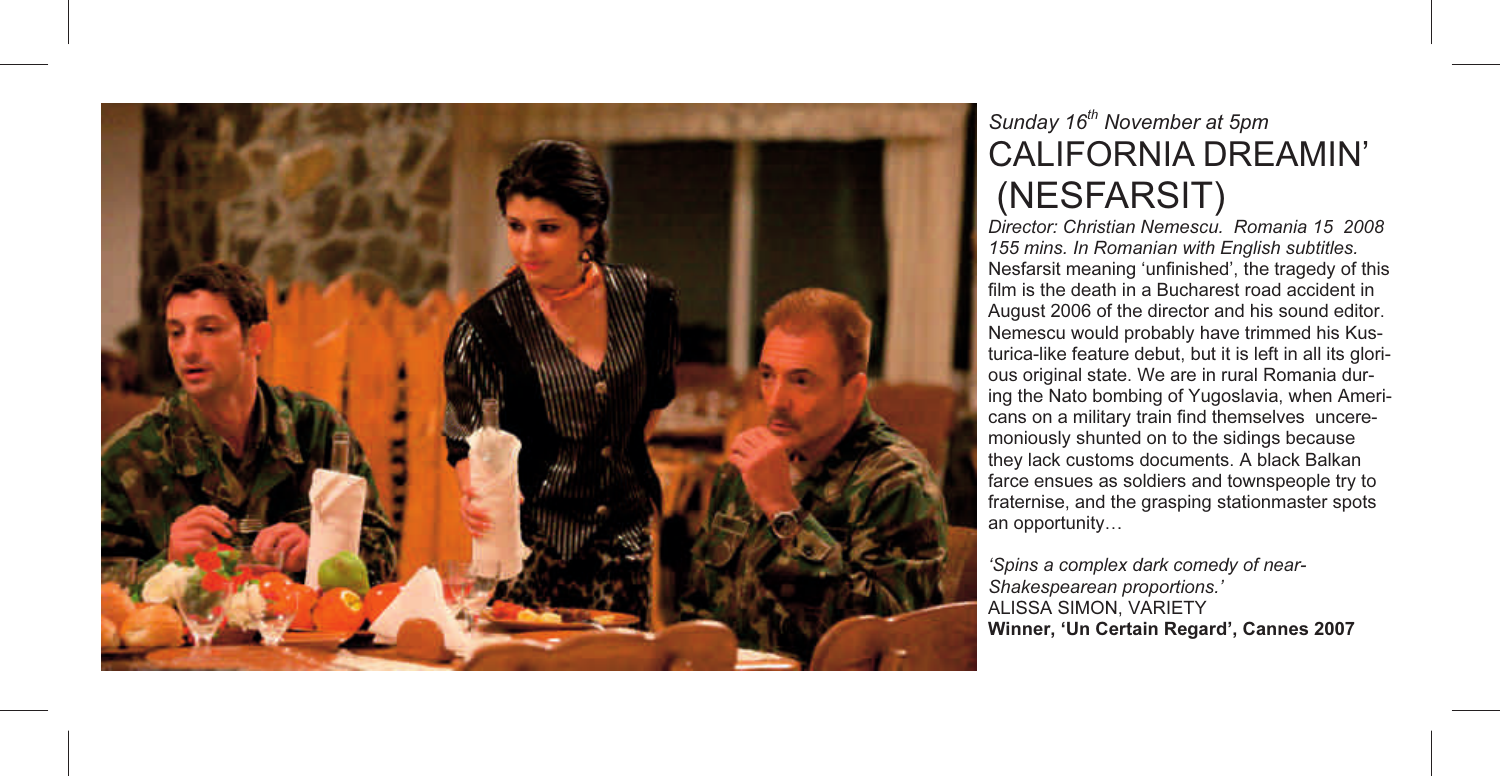# Sunday 23rd November at 5pm THE VISITOR

Director: Thomas McCarthy. USA 15 2007 103 mins

Following his very well-received The Station Agent (screened by KFC in 2004) Thomas McCarthy's second film centres on Walter Vale, a solemn economics professor masterfully portrayed by Richard Jenkins. Finding himself in New York on business he discovers that two illegal immigrants, Tarek and Zainab, have been tricked into renting his apartment. They strike up an unusual friendship, but the outside world intervenes (unlike The Station Agent) when it transpires that Tarek is an illegal immigrant as well as tenant. We soon become immersed in McCarthy's wry humour and quiet wit, and there are some wonderful moments – although the characters are just as memorable as the plot when the whole piece is weighed in the balance.

'A perfectly balanced movie delivering its serious message while remaining lively, charming



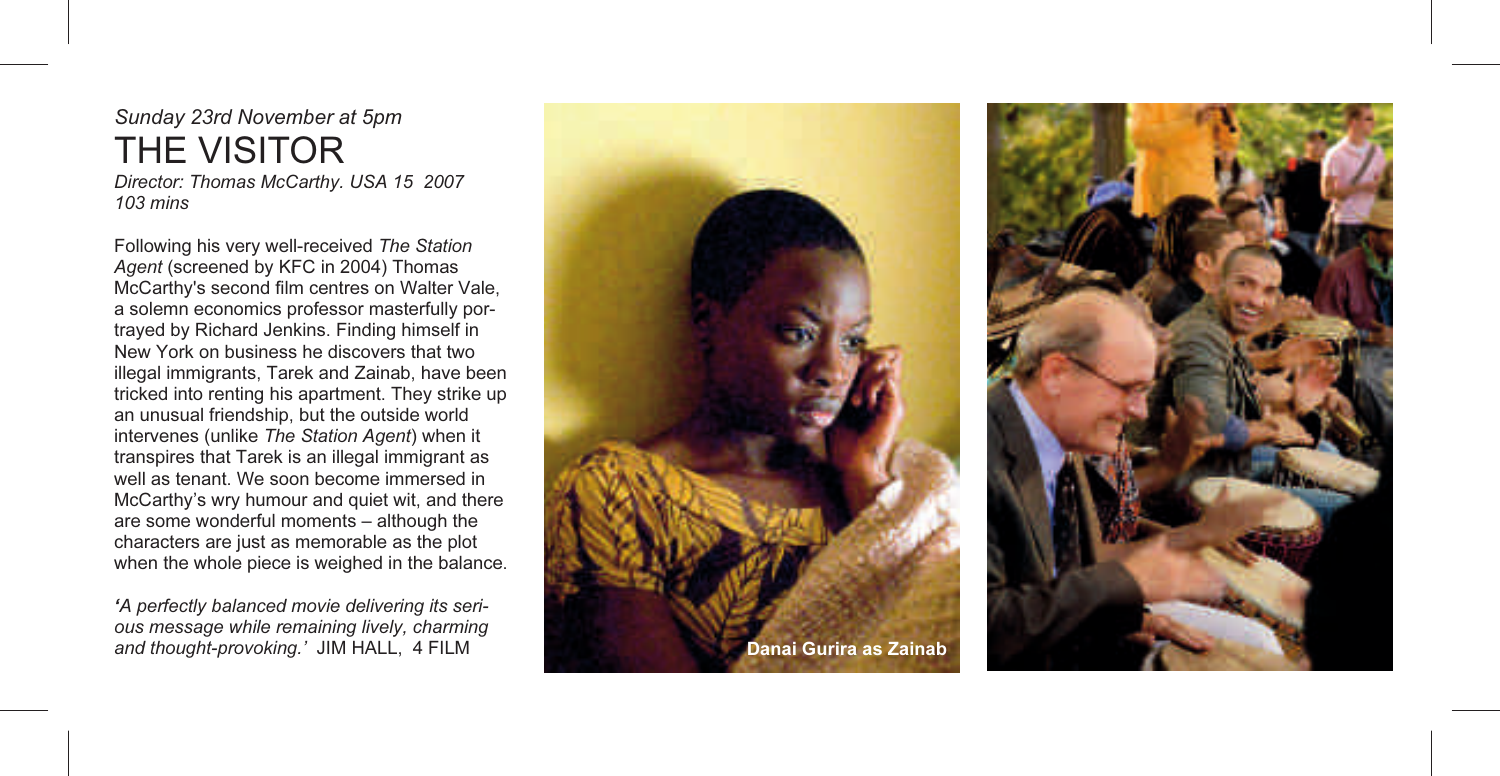### Sunday 30th November at 5pm HOPE (NADZIEJA)

Director: Stanislaw Mucha. Poland 15 2007 101 mins. In Polish with English subtitles. In Hope, Francis, a lonely angelic-looking young man who witnesses the theft of a rare painting from a church, finds himself embroiled in a game of blackmail as he tries to make the culprit undo his crime. This beautifully shot thriller-cum-morality tale takes place in shiny modern Warsaw, but there's a fine contrast of darkness and shadows amongst its denizens. Third in the trilogy of films representing not only Dante's concepts of heaven, hell and purgatory but also the Christian ideals of love, faith and hope, all penned by Krzysztof Piesiewicz (responsible too for much of Krzysztof Kieslowski's best work) Hope follows Tom Tykwer's Heaven (KFF 2002) and Danis Tanowic's L'Enfer.

 'A powerful idea brought to thrilling life in this dense drama that feels effortless.' BOYD VAN HOEIJ, EUROPEAN-FILMS.NET 'An intriguing and rewarding film.' PETER BRADSHAW, THE GUARDIAN





# Sunday 7th December at 5pm LA ANTENA (THE AERIAL)

Director: Esteban Sapir. Argentina PG 2007 97 mins. In Spanish with English subtitles. "Once upon a time there was a city without a voice. Somebody had taken away the voices of all its inhabitants. Many, many years went by and nobody seemed bothered by the silence." In this quirky sci-fi fantasy from Argentina there is rarely a human voice – Mr TV has seen to that – but sound and language have not died, because there is noise, text ("They have taken our voices but we still have words,") and music, and even the one exception of the dictator's favourite singer. Plots and counter-plots ensue in this alluring allegory that, ironically, employs the language of silent film to salute the power of free speech. 'Sometimes cinema tickles the senses, sometimes it tugs at the heartstrings, sometimes it exercises the intellect – but La Antena transmits to all three at once. For Sapir's film is visually beautiful, mentally stimulating, and thoroughly haunting…it would be dumb not to tune in to this extraordinary film.'

ANTON BITEL, EYE FOR FILM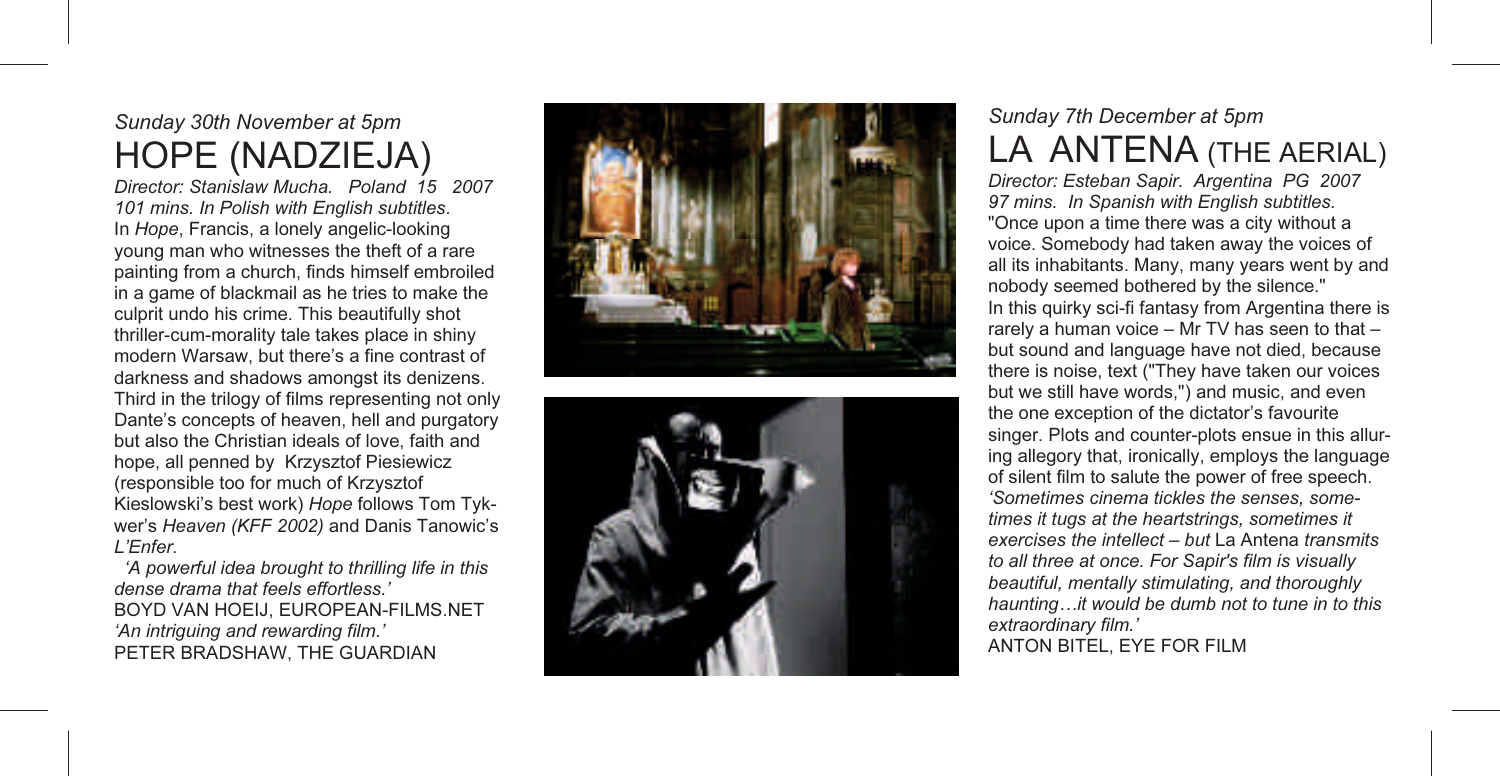### Sunday 14th December at 5pm GOMORRAH

Director: Matteo Garrone. Italy tbc 2008 135 mins In Italian with English subtitles BOYD VAN HOEIJ, EUROPEAN-FILMS.NET: 'The Neapolitan mafia, known as the Camorra, gets the Syriana treatment in one of the most incisive organised-crime films to emerge from any country since the 1970s. Like the bestselling novel that has been translated into 33 languages (including English), Gomorrah the film should find success far and wide.'

 ANDREW O'HEHIR, SALON.COM: 'Garrone finds marvellous, dark, symbolic and poetic images in the appalling and decrepit urban-rural sprawl of Naples… While his movie is about one crime-plagued city (the Camorra is believed responsible for 4,000 murders in Naples since the 1970s), it's hard to avoid seeing it as a broader commentary on Italy's recent social and political paralysis...Gomorra blends the disparate traditions of Italian cinema -- the crime drama, the melodrama, the art film -- more adeptly than any movie from that country in recent memory.' Winner, Grand Prix, Cannes 2008





# Sunday 21<sup>st</sup> December at 5pm IN SEARCH OF A MIDNIGHT KISS

Director: Alex Holdridge USA 15 2007 100 mins

We're a few days early (the midnight kiss is for 10 days hence) but it's fun: newly-single, failed writer Wilson just wants to spend the rest of a very bad year in bed, but he's pushed by a friend into posting an online personal ad on New Year's Eve. That the self-deprecating "Misanthrope to Misanthrope" ad he reluctantly writes gets a response at all is surprising. But then attractively glamorous blonde Vivian is full of surprises, most of them unpleasant. Like a spikier Before Sunrise, what ensues is in turn hilarious, deeply touching, chaotic and charming as these two quirky personalities edge through the Los Angeles evening towards midnight.

 'One of those raunchy-funny, smart and bittersweet no-budget movies that restores your faith in indie film.' ROGER MOORE, ORLANDO SENTINEL